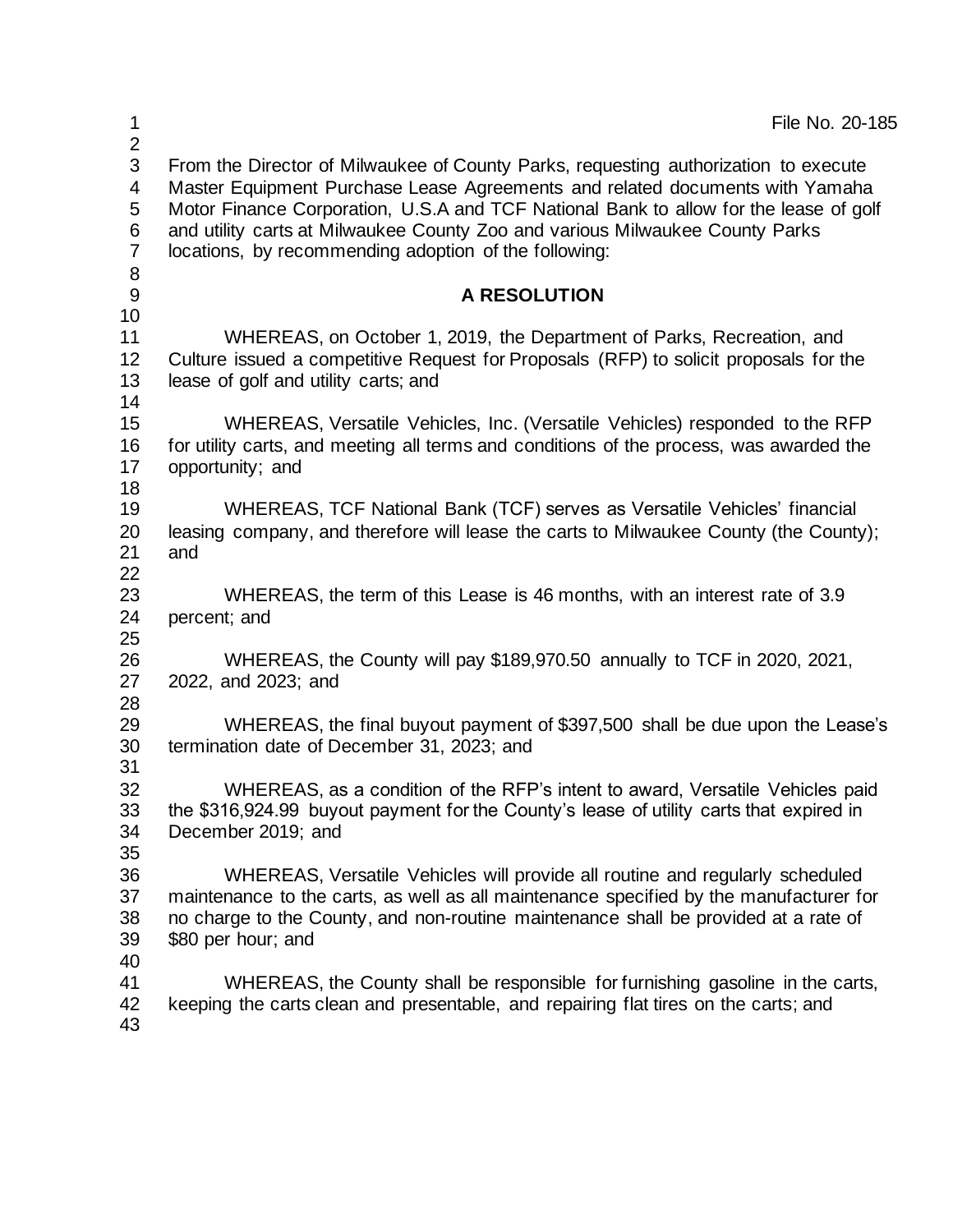WHEREAS, the Lease is presented in draft form because the County and TCF are negotiating certain legal "boilerplate" provisions, but the provisions described herein were essential to the issuance of the RFP's intent to award and, therefore, are not subject to negotiation; and WHEREAS, Versatile Vehicles and the County have entered into a Letter of Intent memorializing many of the terms described herein; and WHEREAS, Harris Golf Cars (Harris) responded to the RFP and, meeting all terms and conditions of the process, was awarded the opportunity; and WHEREAS, Yamaha Motor Finance Corporation, United States of America (Yamaha) serves as Harris's financial leasing company, and therefore will lease the carts to the County; and WHEREAS, the term of this Lease is 46 months, with an interest rate of 4.52 percent; and WHEREAS, the County will pay \$99,648.49 annually to Harris in 2020, 2021, 2022, and 2023; and WHEREAS, the final buyout payment of \$977,625 shall be due upon the Lease's termination date of December 31, 2023; and WHEREAS, as a condition of the RFP's intent to award, Harris made the \$864,500 buyout payment for the County's Lease of golf carts from its prior golf cart Lease with Yamaha on behalf of Harris, expiring in December 2019; and WHEREAS, Harris will provide all routine and regularly scheduled maintenance to the carts, other than oil changes, as well as all maintenance specified by the manufacturer for no charge to the County, and non-routine maintenance shall be provided at a rate of \$90 per hour; and WHEREAS, the County shall be responsible for furnishing gasoline in the carts, keeping the carts clean and presentable, and repairing flat tires on the carts; and WHEREAS, it is essential that the County execute the Lease prior to the commencement of the spring operations so that the carts may be delivered in a timely manner; and WHEREAS, the Committee on Parks, Energy, and Environment, at its meeting of May 19, 2020, recommended adoption of File No. 20-185 (vote 5-0); now, therefore,